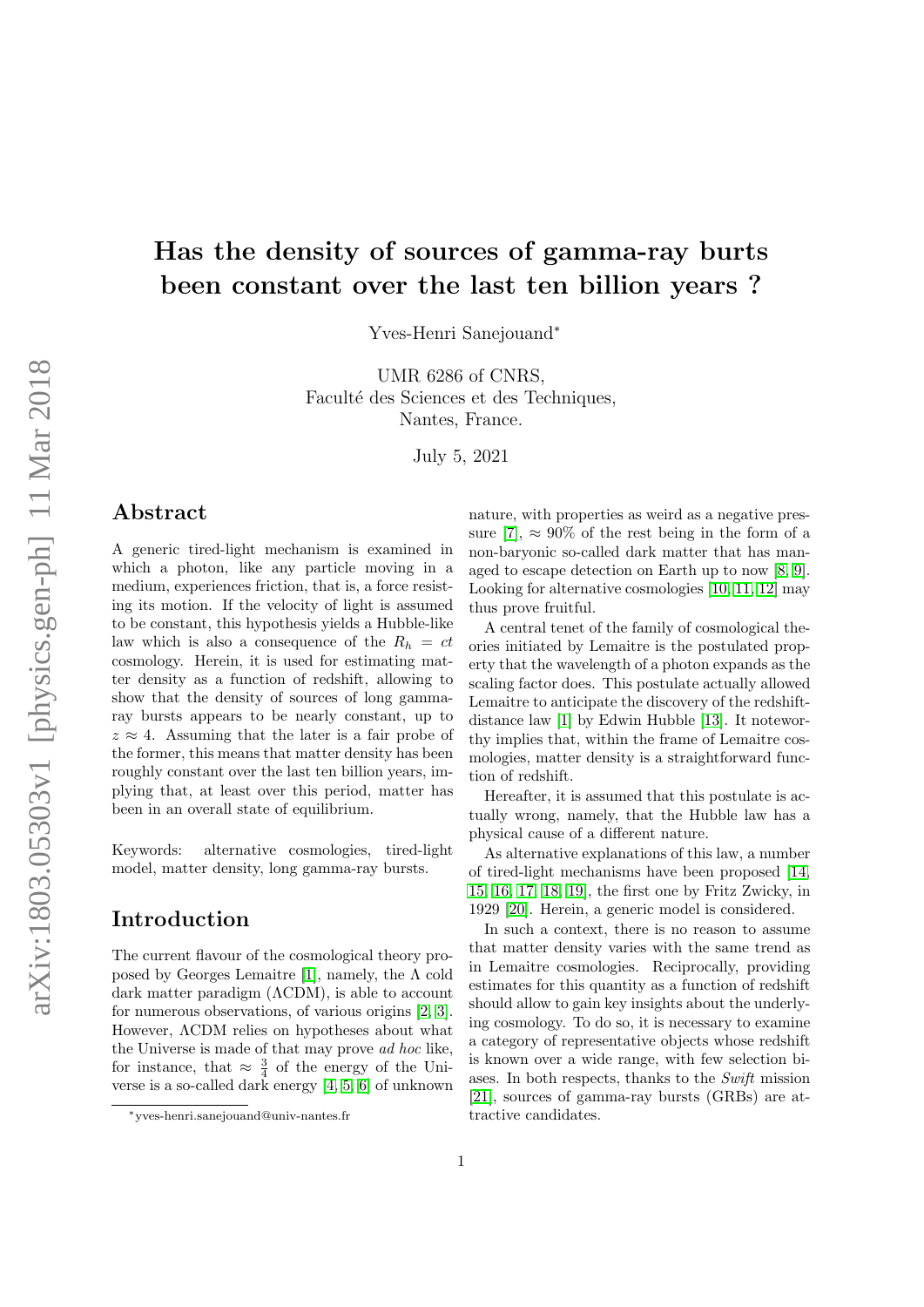### The tired-light model

Let us assume that a photon, like any particle moving in a medium, experiences friction, that is, a force,  $f$ , resisting its motion, so that:

<span id="page-1-1"></span>
$$
f = -m_0 \beta_H c_0 \tag{1}
$$

where  $m_0$  is the mass carried by the photon,  $\beta_H$ , its damping constant,  $c_0$  being the speed of light. If  $f$  is assumed to be constant over time, then the photon looses energy during its travel towards an observer in such a way that:

<span id="page-1-0"></span>
$$
h\nu_{obs} = h\nu_0 + fD_c \tag{2}
$$

where  $\nu_{obs}$  is the frequency of the photon measured by the observer,  $\nu_0$ , its frequency when it is emitted,  $D_c$ , the distance between the source of the photon and the observer, h being the Planck constant. Then, with [\[22\]](#page-3-21):

<span id="page-1-2"></span>
$$
m_0 = \frac{h\nu_0}{c_0^2} \tag{3}
$$

eqn  $(2)$  yields, together with eqn  $(1)$  and  $(3)$ :

<span id="page-1-3"></span>
$$
\frac{\nu_0 - \nu_{obs}}{\nu_0} = \frac{z}{1+z} = \frac{\beta_H}{c_0} D_c \tag{4}
$$

where z is the observed redshift. When  $z \ll 1$ , eqn [\(4\)](#page-1-3) can be approximated by:

$$
z\approx \frac{\beta_H}{c_0}D_c
$$

that is, a relationship of the same form as the one discovered by Hubble [\[13\]](#page-3-12). So, let us assume that the cosmological redshift is mostly due to photon friction, as defined above, namely, that:

<span id="page-1-7"></span>
$$
\beta_H = H_0 \tag{5}
$$

where  $H_0$  is the Hubble constant.

Then,  $\rho_M(z_i, z_j)$ , the matter density in the redshift range  $\Delta z = z_j - z_i$ , can be obtained from counts of representative objects as follows:

<span id="page-1-4"></span>
$$
\rho_M(z_i, z_j) = \frac{n(z_i, z_j)}{V(z_j) - V(z_i)}
$$
(6)

where  $n(z_i, z_j)$  is the number of objects with a redshift between  $z_i$  and  $z_j$ ,  $V(z_j)$  being the volume of the sphere including objects with  $z \leq z_i$ .

If the speed of the light is assumed to be constant, eqn [\(4-](#page-1-3)[6\)](#page-1-4) yield:

<span id="page-1-6"></span>
$$
\rho_M(z_i, z_j) = \frac{n(z_i, z_j)}{\frac{4}{3}\pi D_H^3} \left(\frac{1}{\frac{z_j^3}{(1+z_j)^3} - \frac{z_i^3}{(1+z_i)^3}}\right) \tag{7}
$$

where  $D_H = \frac{c_0}{H_0}$  is the Hubble length.

#### Data

The 328 GRB sources whose redshift has been determined by  $Swith$  [\[23\]](#page-3-22) with fair accuracy<sup>[1](#page-1-5)</sup> were considered for the present analysis. Since long and short GRB  $(t_{90} < 0.8s)$  are expected to have different physical origins [\[24\]](#page-3-23), the 27 later ones were disregarded. GRB 040923 was also put aside. Being at  $z = 8.23$  [\[25\]](#page-4-0), that is, significantly farer than other GRBs in our dataset, it may indeed prove atypical.

#### Results

The redshifts of the 300 GRBs considered were sorted by increasing values, so as to build 12 groups of 25 GRBs, the GRBs of each group having redshifts belonging to a given range, namely:

$$
z \in [0, 0.54], [0.54, 0.74], [0.74, 0.98], [0.98, 1.29],
$$
  
\n
$$
[1.29, 1.51], [1.51, 1.86], [1.86, 2.26], [2.26, 2.53],
$$
  
\n
$$
[2.53, 2.9], [2.9, 3.39], [3.39, 4.1], (4.1, 6.44]
$$

Figure [1](#page-2-0) shows the density of GRB sources observed by Swift for each of these 12 ranges, as obtained using eqn [\(7\)](#page-1-6). It is found to be fairly constant up to  $z \approx 4$ , with  $\rho_M(z_i, z_j) = 1.8 \pm 0.5$  GRB sources per Gpc<sup>3</sup>, if  $H_0 = 73 \text{ km.s}^{-1}$ .Mpc<sup>-1</sup> [\[26,](#page-4-1) [27\]](#page-4-2).

Note that the decrease of density observed for  $z > 4$  could be due to the sensitivity limits of Swift or to the difficulty of redshift determination at such distances. Density fluctuations may also prove meaningful [\[28\]](#page-4-3).

Remind that, within the frame of Lemaitre cosmologies, in sharp contrast with results shown in Figure [1,](#page-2-0) matter density is expected to be 125 times larger at  $z = 4$  than at  $z = 0$ .

<span id="page-1-5"></span> $1$ On april 2017 [\(http://swift.gsfc.nasa.gov\)](http://swift.gsfc.nasa.gov).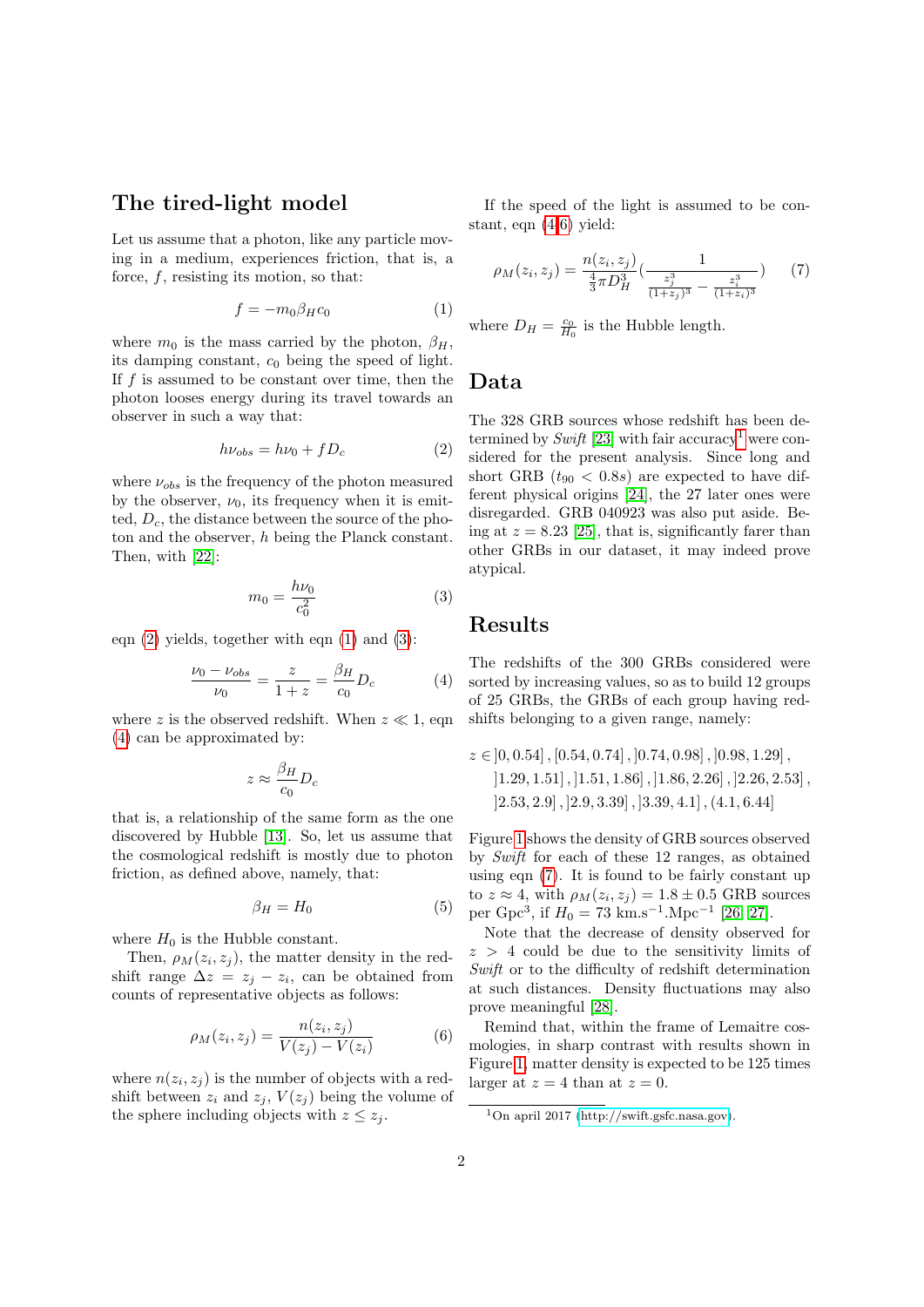

<span id="page-2-0"></span>Figure 1: Density of sources of long gamma-ray bursts observed by Swift, as a function of redshift. For a given range of redshift, the density (filled circles) is obtained through the volume occupied by 25 GRB sources, according to the tired-light model advocated herein. Horizontal line: fit of these data for  $z < 4$ , when density is assumed to be constant. Dotted line: density expected if GRB sources are a fair probe of matter density, according to Lemaitre cosmologies.

## Discussion

#### What is constant ?

Figure [1](#page-2-0) shows that, if Hubble's law is due to the tired-light mechanism advocated herein, then the density of GRB sources has been on average constant over the last ten billion years. Since long GRBs seem to be produced by a small subset of supernovae of type Ic [\[29\]](#page-4-4), and since supernovae rates may prove proportional to host galaxy masses [\[30\]](#page-4-5), this could mean that the total galactic mass has been nearly constant over this period. Assuming that the total galactic mass is a constant enough fraction of the whole matter content implies that matter density has been roughly constant as well.

#### Are tired-light models still relevant ?

It has been claimed that, as predicted by Lemaitre cosmologies [\[31,](#page-4-6) [32,](#page-4-7) [33\]](#page-4-8), the light curves of Type Ia supernovae are dilated by  $(1 + z)$  [\[34,](#page-4-9) [35,](#page-4-10) [36\]](#page-4-11) and that, as a consequence, theories in which photons dissipate their energy during travel are excluded [\[34,](#page-4-9) [35\]](#page-4-10). However, no such time dilation was detected in GRB [\[37\]](#page-4-12) or quasar [\[38,](#page-4-13) [39\]](#page-4-14) light curves, casting doubts on the generality of the phenomenon.

#### An independent check of the model

With  $D_c = c_0 \Delta t$ , eqn [\(4\)](#page-1-3) and [\(5\)](#page-1-7) yield:

$$
\frac{z}{1+z} = H_0 \Delta t
$$

where  $\Delta t$  is the photon time-of-flight between the source and the observer. This relationship noteworthy implies that [\[28\]](#page-4-3):

<span id="page-2-1"></span>
$$
H(z) = -\frac{1}{1+z} \frac{\partial z}{\partial t} = H_0(1+z) \tag{8}
$$

This prediction of the model considered herein is actually shared by the  $R_h = ct$  cosmology developed by Fulvio Melia and his collaborators [\[40\]](#page-4-15) who have claimed that, compared to the ΛCDM prediction, it is favoured by various criteria [\[41,](#page-4-16) [42\]](#page-4-17). As a matter of fact, at  $z=1.965$ , it has revently been found that  $H(z) = 186.5 \pm 50.4$  [\[43\]](#page-4-18), while eqn [\(8\)](#page-2-1) predicts  $H(z) = 216.5 \pm 5.3$ , if  $H_0 = 73.02 \pm 1.79$  $\rm km.s^{-1}.Mpc^{-1}$  [\[26\]](#page-4-1).

### Conclusions

When the Hubble law is explained through a generic tired-light mechanism, the density of GRB sources is found to be nearly constant (Figure [1\)](#page-2-0), up to  $z \approx 4$  at least. This means that matter density may have been roughly constant over the last ten billion years, implying that, at least over this period, matter has been in an overall state of equilibrium. In turn, this would mean that, at very large distances, gravitation is counterbalanced by some yet unknown physical phenomenon.

Remind that such a line of thought has already been put forward a number of times [\[18\]](#page-3-17), based on various grounds [\[44,](#page-4-19) [45,](#page-4-20) [46\]](#page-4-21).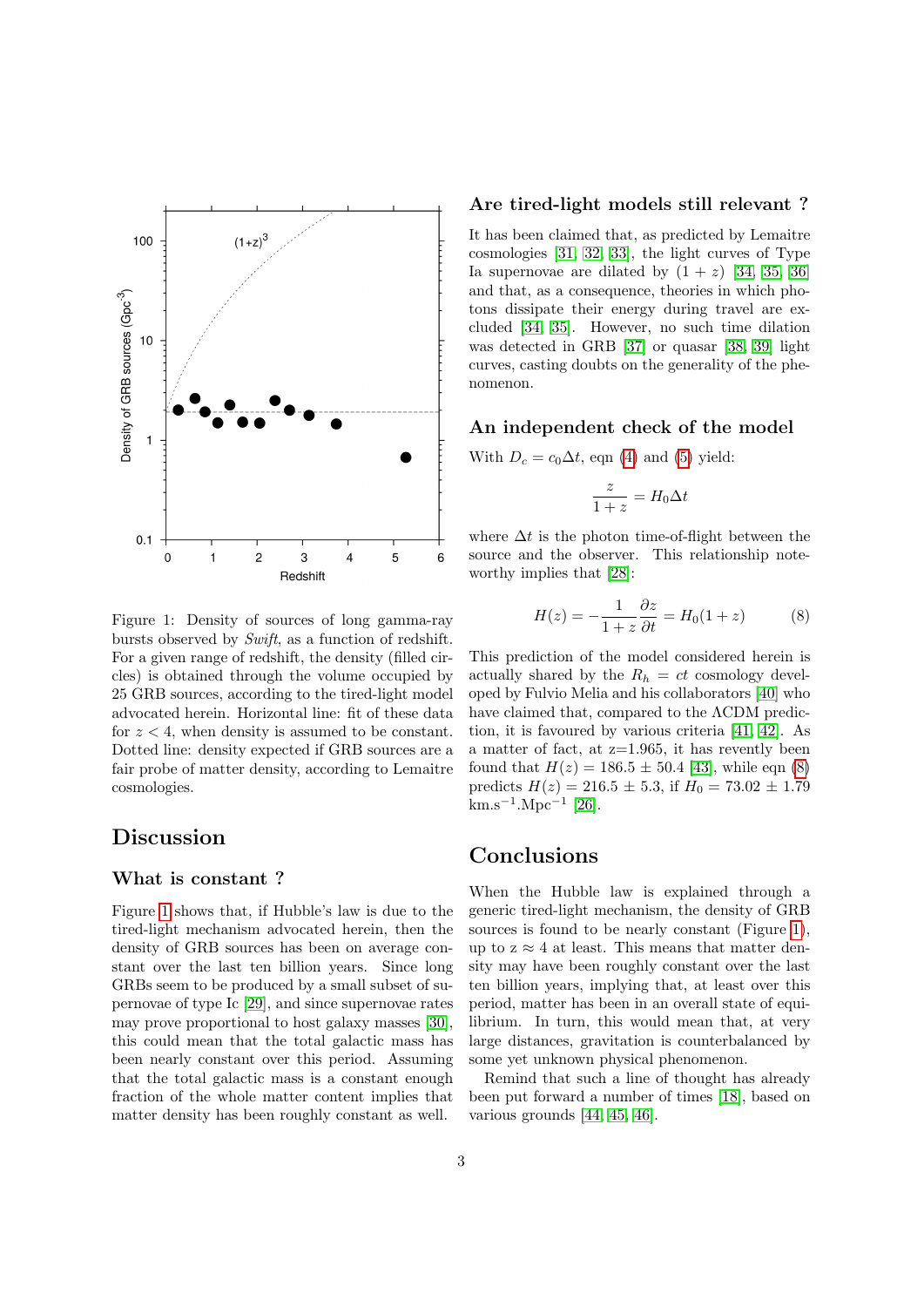### References

- <span id="page-3-0"></span>[1] Lemaitre, G.  $(1927)$ . Un Univers homogène de masse constante et de rayon croissant rendant compte de la vitesse radiale des nébuleuses extra-galactiques. Ann. Soc. Sci. Bruxelles 47, 49–59.
- <span id="page-3-1"></span>[2] Ostriker, J. & Steinhart, P. J. (1995). The observational case for a low-density universe with a non-zero cosmological constant. Nature 377, 600–602.
- <span id="page-3-2"></span>[3] Tegmark, M., Zaldarriaga, M. & Hamilton, A. J. (2001). Towards a refined cosmic concordance model: Joint 11-parameter constraints from the cosmic microwave background and large-scale structure. Phys. Rev. D 63, 043007.
- <span id="page-3-3"></span>[4] Frieman, J. A., Turner, M. S. & Huterer, D. (2008). Dark energy and the accelerating universe. Ann. Rev. Astron. Astrophys. 46, 385– 432.
- <span id="page-3-4"></span>[5] Bartelmann, M. (2010). The dark universe. Rev. Mod. Phys. 82, 331–382.
- <span id="page-3-5"></span>[6] Ade, P., Aghanim, N., Armitage-Caplan, C., Arnaud, M., Ashdown, M. et al. (2014). Planck 2013 results. XVI. Cosmological parameters. Astron. & Astrophys. 571, A16.
- <span id="page-3-6"></span>[7] Perlmutter, S., Turner, M. S. & White, M. (1999). Constraining dark energy with type Ia supernovae and large-scale structure. Phys. Rev. Lett. 83, 670.
- <span id="page-3-7"></span>[8] Bergström, L. (2000). Non-baryonic dark matter: observational evidence and detection methods. Rep. Progr. Phys. 63, 793.
- <span id="page-3-8"></span>[9] Klasen, M., Pohl, M. & Sigl, G. (2015). Indirect and direct search for dark matter. Progr. Part. Nucl. Phys. 85, 1–32.
- <span id="page-3-9"></span>[10] Kamenshchik, A., Moschella, U. & Pasquier, V. (2001). An alternative to quintessence. Phys. Lett. B 511, 265–268.
- <span id="page-3-10"></span>[11] Nojiri, S. & Odintsov, S. D. (2007). Modified gravity as an alternative for ΛCDM cosmology. J. Phys. A 40, 6725.
- <span id="page-3-11"></span>[12] Lima, J., Jesus, J. & Oliveira, F. (2010). CDM accelerating cosmology as an alternative to ΛCDM model. J. Cosmol. Astropart. Phys. 2010, 027.
- <span id="page-3-12"></span>[13] Hubble, E. (1929). A relation between distance and radial velocity among extra-galactic nebulae. Proc. Natl. Acad. Sc. USA 15, 168–173.
- <span id="page-3-13"></span>[14] Finlay-Freundlich, E. (1954). Red-shifts in the spectra of celestial bodies. Proc. Phys. Soc. A 67, 192.
- <span id="page-3-14"></span>[15] Born, M. (1954). On the interpretation of Freundlich's red-shift formula. Proc. Phys. Soc. A 67, 193.
- <span id="page-3-15"></span> $[16]$  de Broglie, L.  $(1966)$ . Sur le déplacement des raies émises par un objet astronomique lointain. Comptes Rendus Acad. Sci. Paris 263, 589–592.
- <span id="page-3-16"></span>[17] Pecker, J.-C. & Vigier, J.-P. (1988). A possible tired-light mechanism. Apeiron 2, 13-15.
- <span id="page-3-17"></span>[18] North, J. D. (1965). The measure of the universe. A History of modern cosmology. Oxford University Press.
- <span id="page-3-18"></span>[19] Marmet, L. (2018). On the interpretation of spectral red-shift in astrophysics: A survey of red-shift mechanisms-II. arXiv 1801, 07582.
- <span id="page-3-19"></span>[20] Zwicky, F. (1929). On the redshift of spectral lines through interstellar space. Proc. Nat. Acad. Sc. USA 15, 773–779.
- <span id="page-3-20"></span>[21] Gehrels, N., Chincarini, G., Giommi, P., Mason, K. O., Nousek, J. A. et al. (2004). The Swift gamma-ray burst mission. Ap. J. 611, 1005.
- <span id="page-3-21"></span> $[22]$  Einstein, A.  $(1905)$ . Ist die trägheit eines körpers von seinem energieinhalt abhängig ? Ann Phys 323, 639–641.
- <span id="page-3-22"></span>[23] Gehrels, N., Ramirez-Ruiz, E. & Fox, D. B. (2009). Gamma-ray bursts in the Swift era. Ann. Rev. Astron. Astrophys. 47, 567–617.
- <span id="page-3-23"></span>[24] Bromberg, O., Nakar, E., Piran, T. & Sari, R. (2013). Short versus long and collapsars versus non-collapsars: A quantitative classification of gamma-ray bursts. Ap. J.  $764$ , 179.